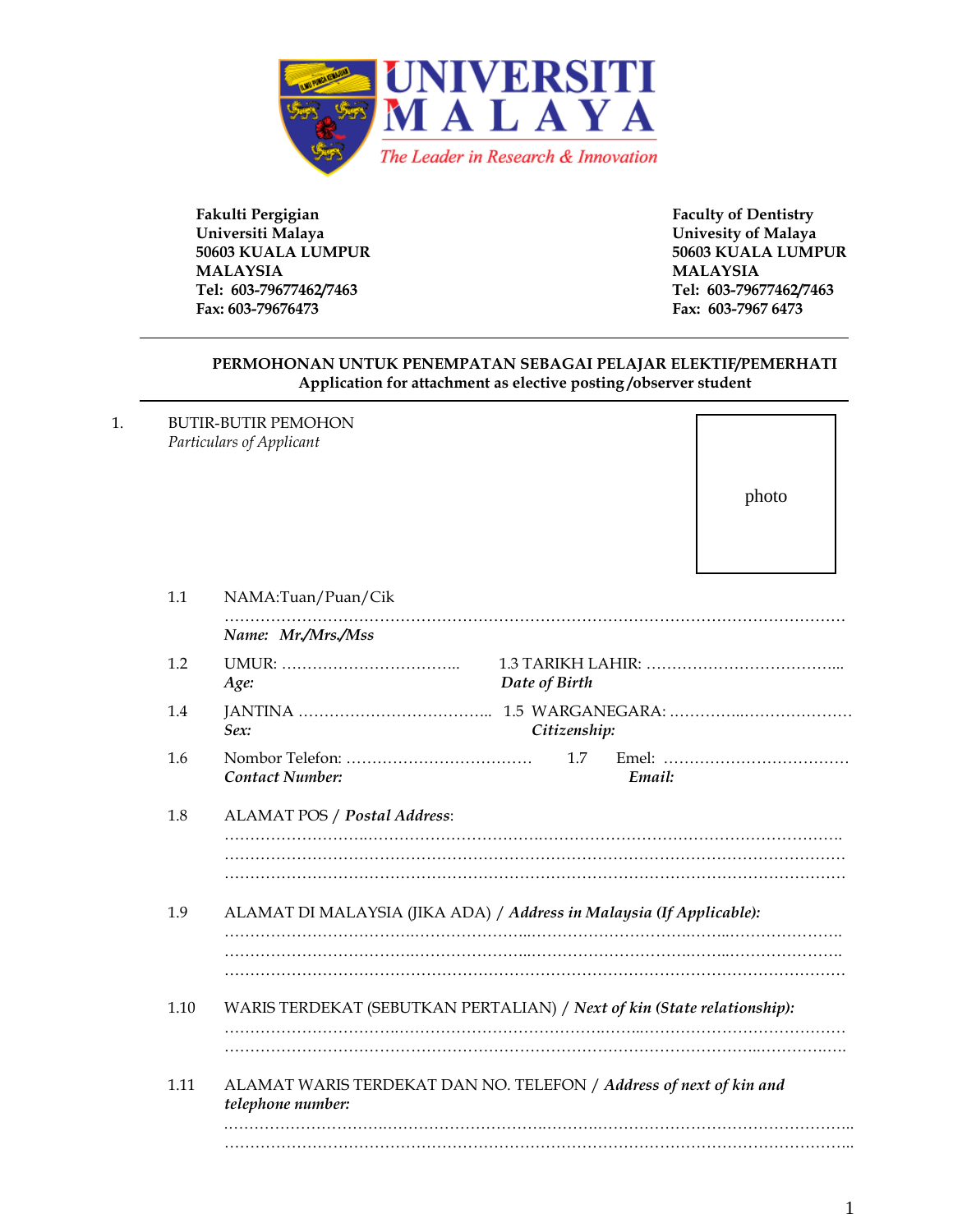| 1.12 | NAMA DAN ALAMAT SEKOLAH PERGIGIAN ANDA / Name and address of your<br>Dental School:                                                                                                                                                           |
|------|-----------------------------------------------------------------------------------------------------------------------------------------------------------------------------------------------------------------------------------------------|
| 1.13 | TAHUN PENGAJIAN ANDA PADA MASA PENEMPATAN YANG DICADANGKAN<br>Year of study at time of proposed attachment:                                                                                                                                   |
| 1.14 | TARIKH TERTENTU ANDA AKAN MENJALANKAN PENEMPATAN<br>Precise date you wish to conduct your proposed attachment:<br>(  MINGGU/Weeks)                                                                                                            |
| 1.15 | NYATAKAN BIDANG YANG DIINGINI / State your fields of interest:                                                                                                                                                                                |
| 1.16 | ADAKAH ANDA INGIN MEMBUAT TINJAUAN ATAU KAJIAN? JIKA YA,<br>NYATAKAN BIDANG DAN BERIKAN PROTOKOLNYA<br>Do you wish to do any survey or study? If yes, state the area and enclosed the protocol.                                               |
| 1.17 | SAYA MENGESAHKAN BAHAWA SEMUA KENYATAAN DI ATAS ADALAH<br>BENAR DAN SAYA SEDAR BAHAWA UNIVERSITI MALAYA BERHAK UNTUK<br>MENOLAK PERMOHONAN INI, MENARIK BALIK TAWARAN KEMASUKAN<br>ATAU MENYINGKIRKAN SESEORANG PENUNTUT DARI UNIVERSITI JIKA |

**DIBERIKAN ADALAH PALSU.** *I affirm that the above statements are correct and I am fully aware that the University of Malaya reserves the right to reject this application, withdraw an offer of admission or direct student to leave the University, if at any stage it is found that the information given is incorrect***.**

**DIDAPATI PADA MANA-MANA PERINGKAT BAHAWA MAKLUMAT YANG** 

TARIKH / *Date*: ………………………………… TANDATANGAN/*Signature*: …………………………

**BORANG YANG LENGKAP HENDAKLAH DIHANTAR KE:** *Completed form to be sent to:*

**Dean Faculty of Dentistry University of Malaya 50603 KUALA LUMPUR Malaysia**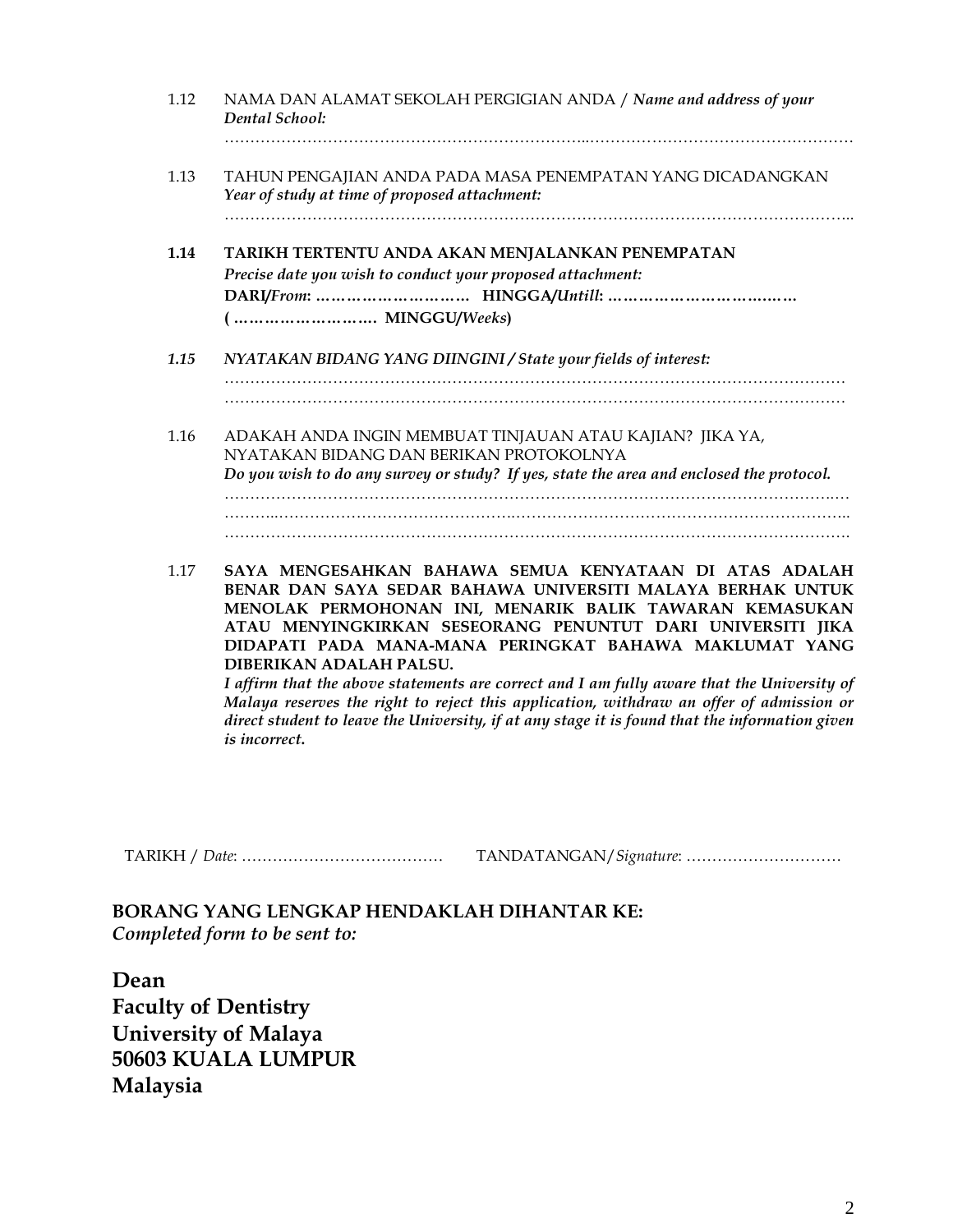## **KERAJAAN MALAYSIA**

(GOVERNMENT OF MALAYSIA)

#### **BORANG MAKLUMAT PERIBADI**

(PERSONAL PARTICULARS FORM)

**BAHAGIAN I: BUTIR-BUTIR DIRI**

# **Part I: Personal Particulars)** 1. Nama Penuh: …………………………………………………………………………………………………………… (Full Name) (Family) (First) (Middle) (Last) 2. Lain-lain Nama (Jika ada):….………………………………………………………………………………………… (Other Name(s) (If Any) 3. Nama Cina (Jika Berkaitan): (Chinese Name (If Applicable)) (a) Dalam Tulisan Cina: …………………………………………………………………………………………. (In Chinese Characters) (b) Dalam Kod Perdagangan: ………………………………………………………………………………….. (In Commercial Code) 4. Tarikh Lahir: …………………………………………………………………………………………………………….. (Date OF Birth) hari/bulan/tahun (day)(month)(year) 5. Tempat Lahir: …………………………………………………………………………………………………………… (Place of Birth) Daerah/Negeri (State)(Country) 6. Kewarganegaraan: ……………………………………………………………………………………………………... (Citizenship) 7. Alamat Tetap: …………………………………………………………………………………………………………… (Permanent Address) ……………………………………………………………………………………………………………………………... 8. Pekerjaan Sekarang: …………………………………………………………………………………………………... (Present Occupation) 9. Majikan sekarang: ……………………………………………………………………………………………………… (Present employer) 10. Tujuan lawatan: ………………………………………………………………………………………………………… Purpose of visit: 11. Tempoh berada di Malaysia: ………………………………………………………………………………………….. (Duration of stay in Malaysia) 12. Alamat semasa berada di Malaysia ………………………………………………………………………………….. (Address whilst in Malaysia)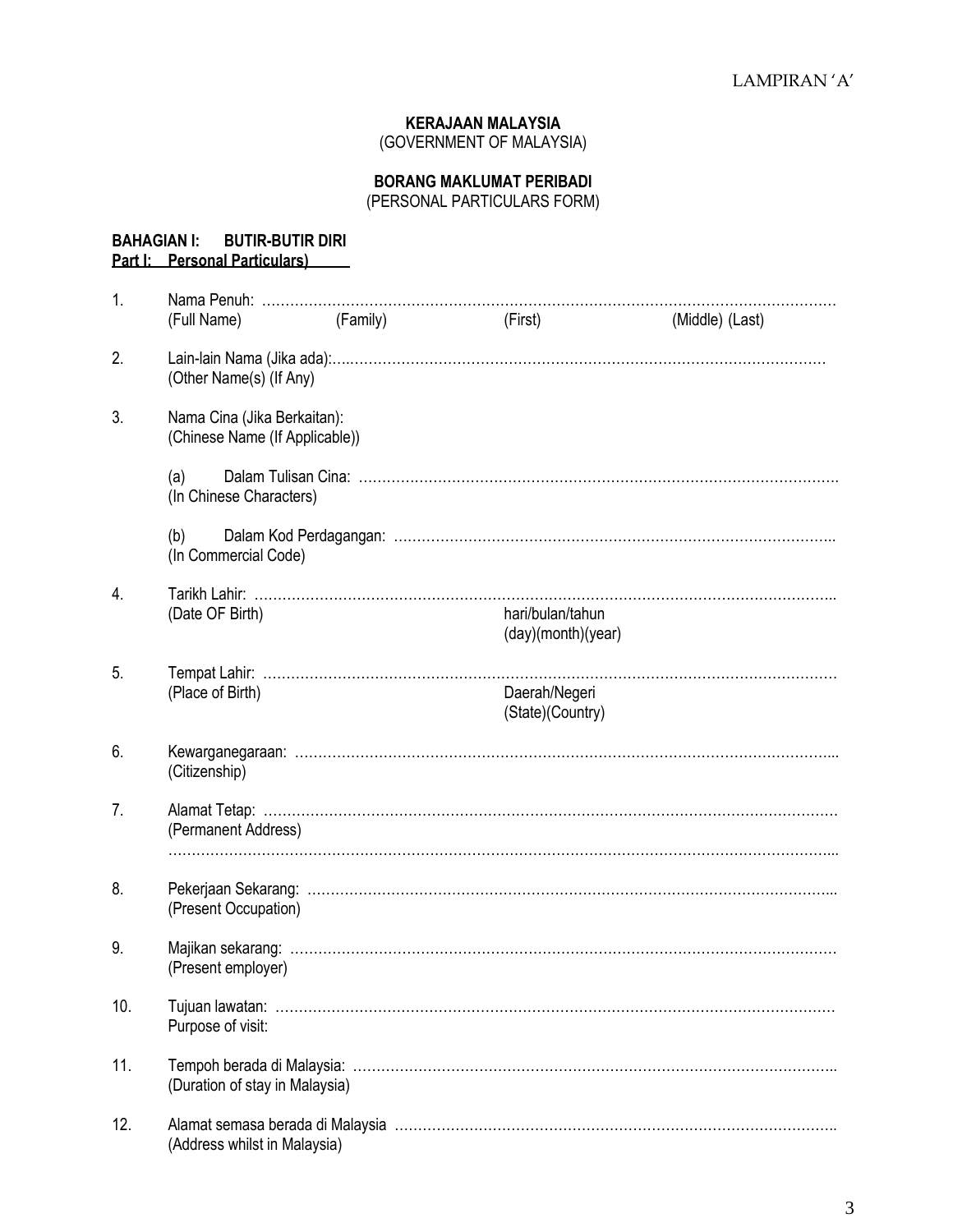13. Tarikh dan tempoh lawatan lalu ke Malaysia (jika ada) ……………………………………………………………. (Date and duration of stay of previous visits to Malaysia (if any)

## **BAHAGIAN II – BUTIR-BUTIR DOKUMEN PERJALANAN (Part II – Particulars of travel document)**

| 1.               | Jenis dokumen:<br>(Type of document) |                                               |  |  |
|------------------|--------------------------------------|-----------------------------------------------|--|--|
|                  | (a)<br>(b)                           | Pasport (Passport)<br>Others (please specify) |  |  |
| 2.               | (Number)                             |                                               |  |  |
| 3.               | (Date and place of issue)            |                                               |  |  |
| $\overline{4}$ . | (Issuance authority)                 |                                               |  |  |
| 5.               | (Period of validity)                 |                                               |  |  |

#### **BAHAGIAN III – BUTIR-BUTIR PENGANJUR TEMPATAN (jika berkaitan) (Part III – Particulars of local sponsor) (if applicable)**

| Tarikh (Date)    |                                              | Tandatangan Pemohon                     |  |  |
|------------------|----------------------------------------------|-----------------------------------------|--|--|
| 5.               |                                              |                                         |  |  |
| $\overline{4}$ . | (Identity card number of referee)            |                                         |  |  |
| 3.               | +(Date and place of birth of referee)        |                                         |  |  |
|                  | (b)                                          | (In commercial code) (if applicable)    |  |  |
|                  | (a)                                          | (In Chinese characters) (if applicable) |  |  |
| 2.               | (Name of referee in Malaysia)                |                                         |  |  |
| 1.               | (Name and address of sponsoring institution) |                                         |  |  |

(Signature of applicant)